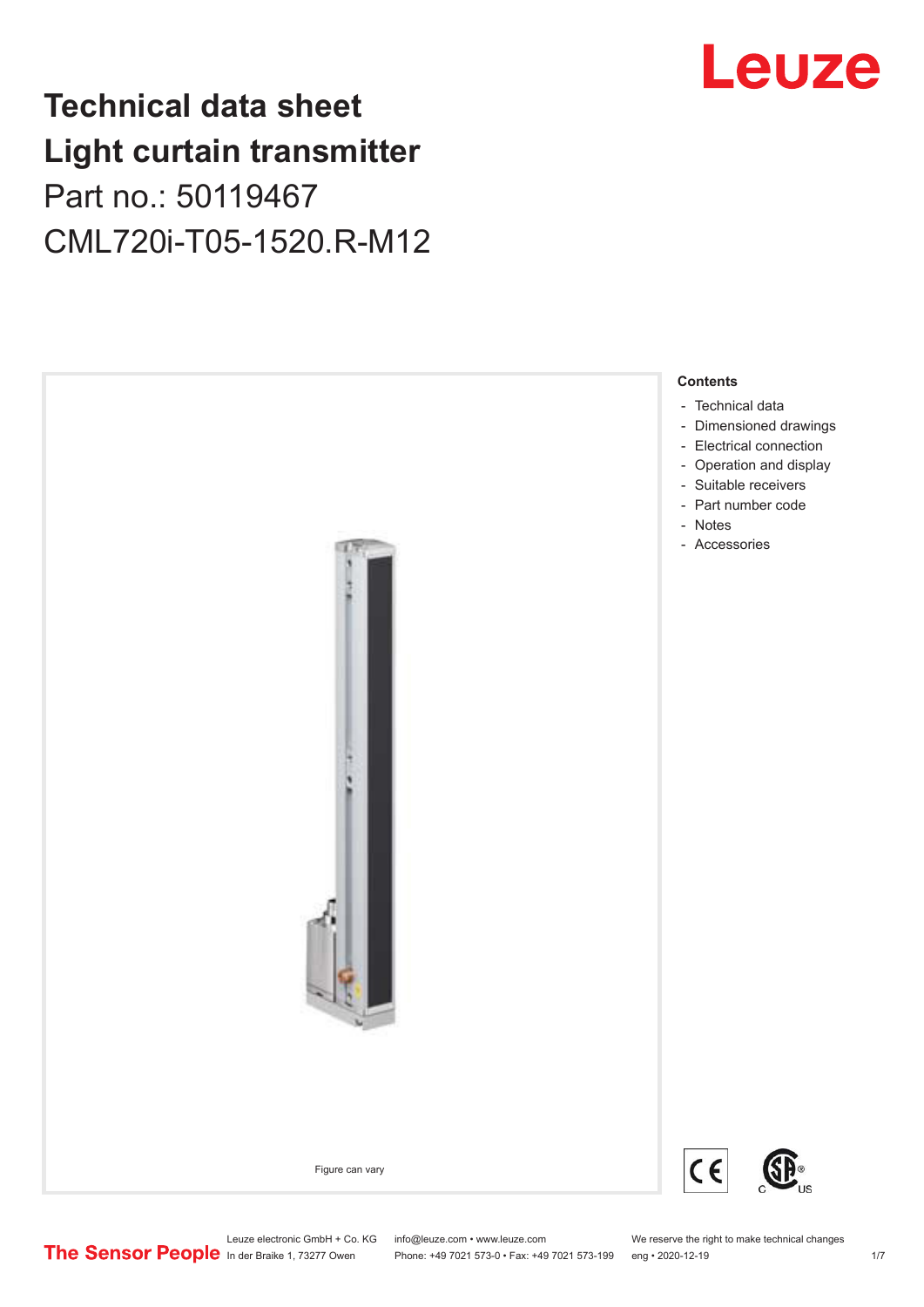## <span id="page-1-0"></span>**Technical data**

# Leuze

#### **Basic data**

| <b>Series</b>                   | 720                                                                                                         |  |  |  |
|---------------------------------|-------------------------------------------------------------------------------------------------------------|--|--|--|
| <b>Operating principle</b>      | Throughbeam principle                                                                                       |  |  |  |
| Device type                     | Transmitter                                                                                                 |  |  |  |
| <b>Contains</b>                 | Accessories for the use of the BT-2R1                                                                       |  |  |  |
| <b>Application</b>              | Object measurement                                                                                          |  |  |  |
| <b>Special version</b>          |                                                                                                             |  |  |  |
| <b>Special version</b>          | Crossed-beam scanning                                                                                       |  |  |  |
|                                 | Diagonal-beam scanning                                                                                      |  |  |  |
|                                 | Parallel-beam scanning                                                                                      |  |  |  |
| <b>Optical data</b>             |                                                                                                             |  |  |  |
| <b>Operating range</b>          | Guaranteed operating range                                                                                  |  |  |  |
| <b>Operating range</b>          | 0.13.5m                                                                                                     |  |  |  |
| <b>Operating range limit</b>    | Typical operating range                                                                                     |  |  |  |
| <b>Operating range limit</b>    | 0.14.5m                                                                                                     |  |  |  |
| <b>Measurement field length</b> | 1,520 mm                                                                                                    |  |  |  |
| <b>Number of beams</b>          | 304 Piece(s)                                                                                                |  |  |  |
| Beam spacing                    | 5 <sub>mm</sub>                                                                                             |  |  |  |
| <b>Light source</b>             | LED, Infrared                                                                                               |  |  |  |
| <b>LED light wavelength</b>     | 940 nm                                                                                                      |  |  |  |
| <b>Measurement data</b>         |                                                                                                             |  |  |  |
| Minimum object diameter         | $10 \text{ mm}$                                                                                             |  |  |  |
| <b>Electrical data</b>          |                                                                                                             |  |  |  |
| <b>Protective circuit</b>       | Polarity reversal protection                                                                                |  |  |  |
|                                 | Short circuit protected                                                                                     |  |  |  |
|                                 | <b>Transient protection</b>                                                                                 |  |  |  |
| Performance data                |                                                                                                             |  |  |  |
| Supply voltage U <sub>B</sub>   | 18  30 V, DC                                                                                                |  |  |  |
| Residual ripple                 | 0  15 %, From U <sub>B</sub>                                                                                |  |  |  |
| <b>Open-circuit current</b>     | 0  350 mA, The specified values refer<br>to the entire package consisting of trans-<br>mitter and receiver. |  |  |  |
| <b>Timing</b>                   |                                                                                                             |  |  |  |
| <b>Readiness delay</b>          | 450 ms                                                                                                      |  |  |  |
| <b>Cycle time</b>               | 9.52 ms                                                                                                     |  |  |  |
| <b>Connection</b>               |                                                                                                             |  |  |  |

| <b>Number of connections</b> | 1 Piece(s)             |
|------------------------------|------------------------|
| <b>Plug outlet</b>           | Rear side              |
| <b>Connection 1</b>          |                        |
| <b>Function</b>              | Connection to receiver |
|                              | Sync-input             |
|                              | Voltage supply         |
| <b>Type of connection</b>    | Connector              |
| <b>Thread size</b>           | M <sub>12</sub>        |
| <b>Type</b>                  | Male                   |
| <b>Material</b>              | Metal                  |
| No. of pins                  | $5 - pin$              |
| <b>Encoding</b>              | A-coded                |
|                              |                        |

### **Mechanical data**

| Design                       | Cubic                        |
|------------------------------|------------------------------|
| Dimension (W x H x L)        | 29 mm x 35.4 mm x 1,543 mm   |
| <b>Housing material</b>      | Metal                        |
| <b>Metal housing</b>         | Aluminum                     |
| Lens cover material          | Plastic                      |
| Net weight                   | 1,650q                       |
| <b>Housing color</b>         | Silver                       |
| <b>Type of fastening</b>     | Groove mounting              |
|                              | Via optional mounting device |
| <b>Operation and display</b> |                              |
| Type of display              | LED                          |
| <b>Number of LEDs</b>        | 1 Piece(s)                   |
| <b>Environmental data</b>    |                              |

| Ambient temperature, operation | -30  60 °C |
|--------------------------------|------------|
| Ambient temperature, storage   | -40  70 °C |

#### **Certifications**

| IP 65         |
|---------------|
| Ш             |
| c CSA US      |
| IEC 60947-5-2 |
|               |

#### **Classification**

| <b>Customs tariff number</b> | 90314990 |
|------------------------------|----------|
| eCl@ss 5.1.4                 | 27270910 |
| eCl@ss 8.0                   | 27270910 |
| eCl@ss 9.0                   | 27270910 |
| eCl@ss 10.0                  | 27270910 |
| eCl@ss 11.0                  | 27270910 |
| <b>ETIM 5.0</b>              | EC002549 |
| <b>ETIM 6.0</b>              | EC002549 |
| <b>ETIM 7.0</b>              | EC002549 |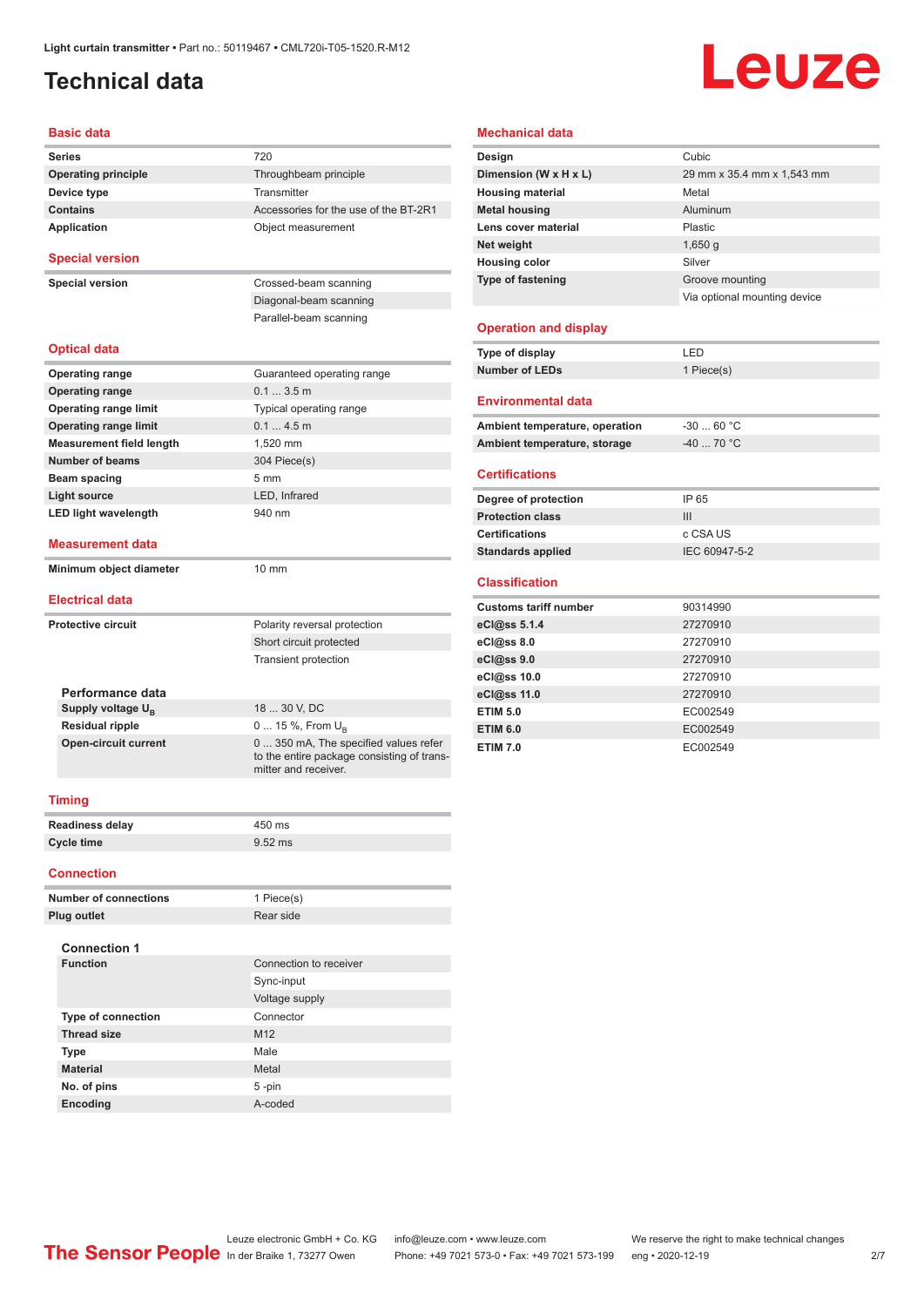### <span id="page-2-0"></span>**Dimensioned drawings**

All dimensions in millimeters



- A Beam spacing 5 mm
- B Measurement field length 1520 mm
- F M6 thread
- G Fastening groove
- L Profile length 1528 mm
- T Transmitter
- R Receiver
- Y 2.5 mm



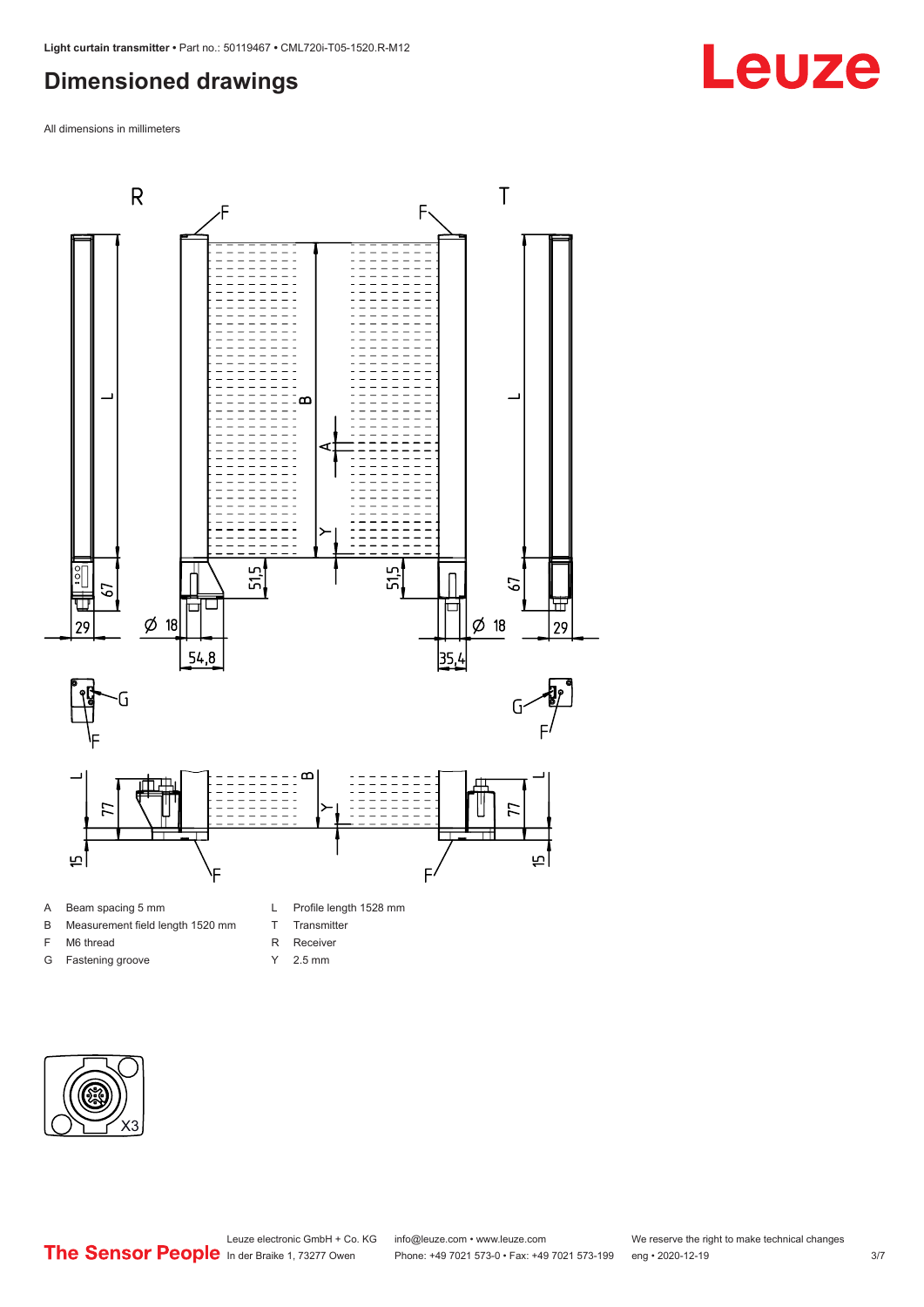## <span id="page-3-0"></span>**Electrical connection**

# Leuze

2

1

5

### **Connection 1**

| <b>Function</b>           | Connection to receiver |
|---------------------------|------------------------|
|                           | Sync-input             |
|                           | Voltage supply         |
| <b>Type of connection</b> | Connector              |
| <b>Thread size</b>        | M12                    |
| <b>Type</b>               | Male                   |
| <b>Material</b>           | Metal                  |
| No. of pins               | $5$ -pin               |
| Encoding                  | A-coded                |

### **Pin Pin assignment**

|                | <b>FE/SHIELD</b> |   |
|----------------|------------------|---|
| $\overline{2}$ | $V +$            | G |
| 3              | GND              |   |
| $\overline{4}$ | RS 485 Tx+       |   |
| 5              | RS 485 Tx-       |   |

## **Operation and display**

| <b>LED</b> | Display                                      | <b>Meaning</b>                                           |
|------------|----------------------------------------------|----------------------------------------------------------|
|            | Green, continuous light                      | Continuous mode                                          |
|            | Off                                          | No communication with the receiver / waiting for trigger |
|            | green, flashing in sync with the measurement | Measurement frequency display                            |

### **Suitable receivers**

| Part no. | <b>Designation</b>            | <b>Article</b>         | <b>Description</b>                                                                                                          |
|----------|-------------------------------|------------------------|-----------------------------------------------------------------------------------------------------------------------------|
| 50119922 | CML720i-R05-<br>1520.R/CN-M12 | Light curtain receiver | Operating range: 0.1  3.5 m<br>Interface: CANopen<br>Connection: Connector, M12, Rear side, 8-pin                           |
| 50120140 | CML720i-R05-<br>1520.R/CV-M12 | Light curtain receiver | Operating range: 0.1  3.5 m<br>Analog outputs: 2 Piece(s), Voltage, Current<br>Connection: Connector, M12, Rear side, 8-pin |
| 50123593 | CML720i-R05-<br>1520.R/D3-M12 | Light curtain receiver | Operating range: 0.1  3.5 m<br>Interface: RS 485 Modbus<br>Connection: Connector, M12, Rear side, 8-pin                     |
| 50120057 | CML720i-R05-<br>1520.R/L-M12  | Light curtain receiver | Operating range: 0.1  3.5 m<br>Interface: IO-Link<br>Connection: Connector, M12, Rear side, 8-pin                           |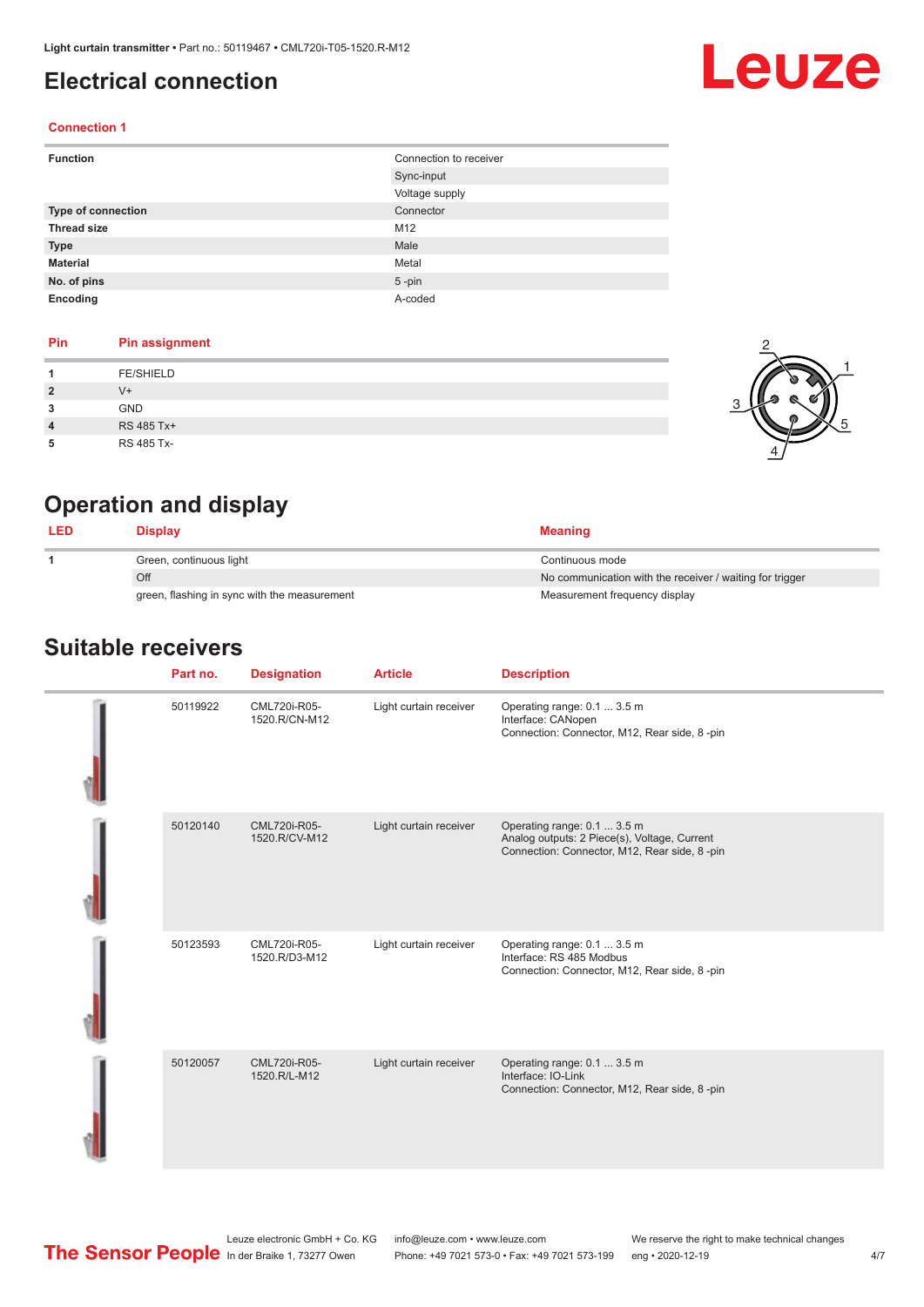### <span id="page-4-0"></span>**Suitable receivers**

## Leuze

| Part no. | <b>Designation</b>            | <b>Article</b>         | <b>Description</b>                                                                                    |
|----------|-------------------------------|------------------------|-------------------------------------------------------------------------------------------------------|
| 50122893 | CML720i-R05-<br>1520.R/PB-M12 | Light curtain receiver | Operating range: 0.1  3.5 m<br>Interface: PROFIBUS DP<br>Connection: Connector, M12, Rear side, 8-pin |
| 50131855 | CML720i-R05-<br>1520.R/PN-M12 | Light curtain receiver | Operating range: 0.1  3.5 m<br>Interface: PROFINET<br>Connection: Connector, M12, Rear side, 8-pin    |

### **Part number code**

Part designation: **CML7XXi-YZZ-AAAA.BCCCDDD-EEEFFF**

| <b>CML</b>  | <b>Operating principle</b><br>Measuring light curtain                                                                                     |
|-------------|-------------------------------------------------------------------------------------------------------------------------------------------|
| 7XXi        | <b>Series</b><br>720i: 720i series<br>730i: 730i series                                                                                   |
| Υ           | Device type<br>T: transmitter<br>R: receiver                                                                                              |
| <b>ZZ</b>   | Beam spacing<br>$05:5$ mm<br>10:10 mm<br>20:20 mm<br>40:40 mm                                                                             |
| <b>AAAA</b> | Measurement field length [mm], dependent on beam spacing                                                                                  |
| в           | Equipment<br>A: connector outlet, axial<br>R: rear connector outlet                                                                       |
| <b>CCC</b>  | Interface<br>L: IO-Link<br>/CN: CANopen<br>/PB: PROFIBUS<br>/PN: PROFINET<br>/CV: Analog current and voltage output<br>/D3: RS 485 Modbus |
| <b>DDD</b>  | <b>Special equipment</b><br>-PS: Power Setting                                                                                            |
| EEE         | <b>Electrical connection</b><br>M12: M12 connector                                                                                        |
| <b>FFF</b>  | -EX: Explosion protection                                                                                                                 |
| <b>Note</b> |                                                                                                                                           |
|             |                                                                                                                                           |
|             | $\&$ A list with all available device types can be found on the Leuze website at www.leuze.com.                                           |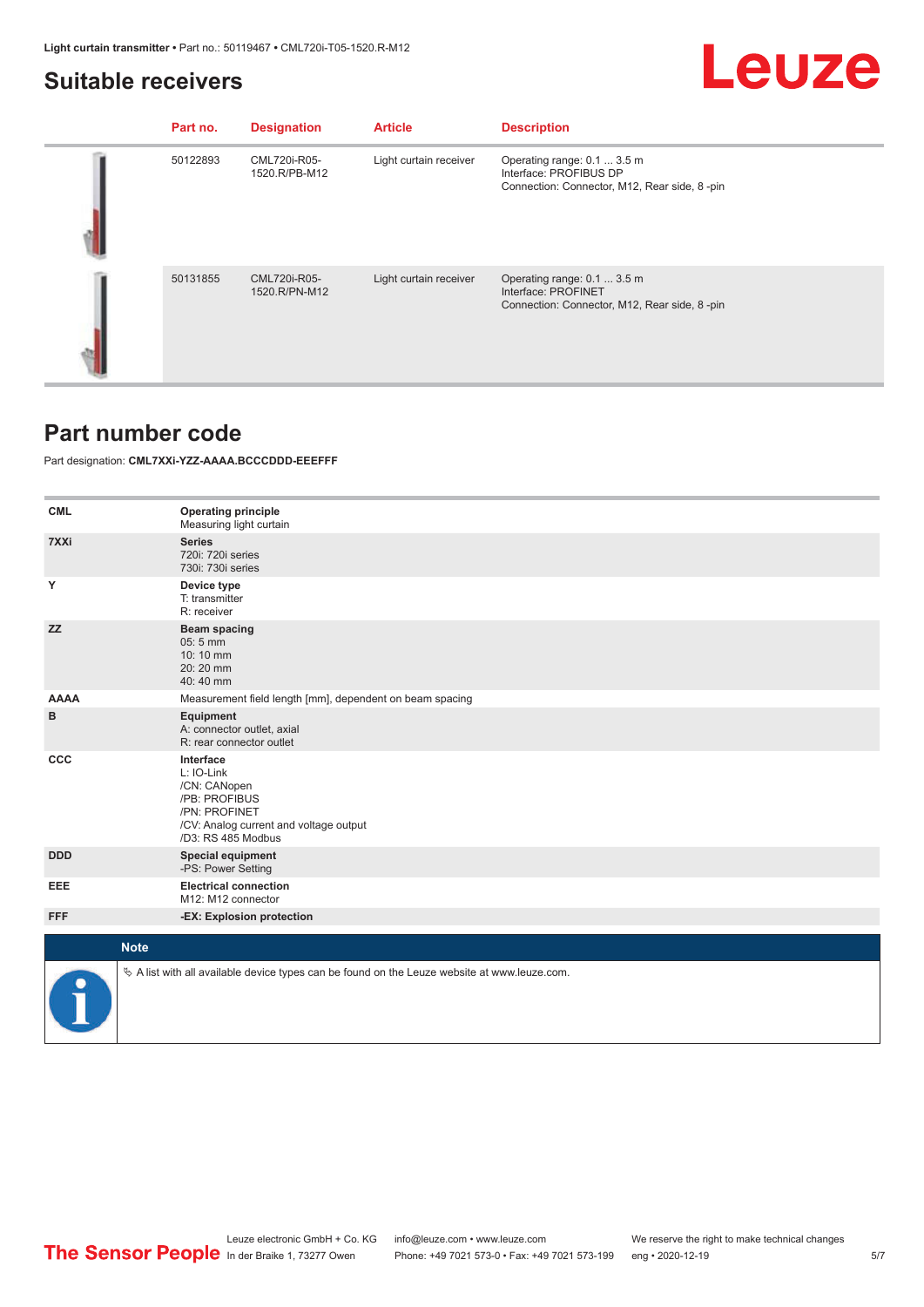### <span id="page-5-0"></span>**Notes**



### **Observe intended use!**

 $\%$  This product is not a safety sensor and is not intended as personnel protection.

 $\%$  The product may only be put into operation by competent persons.

 $\%$  Only use the product in accordance with its intended use.

|  | <b>For UL applications:</b>                                                                                                                                                     |
|--|---------------------------------------------------------------------------------------------------------------------------------------------------------------------------------|
|  | $\%$ For UL applications, use is only permitted in Class 2 circuits in accordance with the NEC (National Electric Code).                                                        |
|  | These proximity switches shall be used with UL Listed Cable assemblies rated 30V, 0.5A min, in the field installation, or equivalent (categories: CYJV/<br>CYJV7 or PVVA/PVVA7) |

### **Accessories**

### Connection technology - Interconnection cables

|   |        | Part no. | <b>Designation</b>                     | <b>Article</b>        | <b>Description</b>                                                                                                                                                                                                                                    |
|---|--------|----------|----------------------------------------|-----------------------|-------------------------------------------------------------------------------------------------------------------------------------------------------------------------------------------------------------------------------------------------------|
| Ø | ⊙<br>œ | 50129781 | <b>KDS DN-M12-5A-</b><br>M12-5A-P3-050 | Interconnection cable | Suitable for interface: IO-Link, DeviceNet, CANopen<br>Connection 1: Connector, M12, Axial, Female, A-coded, 5-pin<br>Connection 2: Connector, M12, Axial, Male, A-coded, 5-pin<br>Shielded: Yes<br>Cable length: 5,000 mm<br>Sheathing material: PUR |

## Mounting technology - Mounting brackets

|               | Part no. | <b>Designation</b> | <b>Article</b>      | <b>Description</b>                                                                                                                                                                                                        |
|---------------|----------|--------------------|---------------------|---------------------------------------------------------------------------------------------------------------------------------------------------------------------------------------------------------------------------|
| <b>Altres</b> | 50142900 | BT 700M.5-2SET     | Mounting device set | Design of mounting device: Bracket mounting<br>Fastening, at system: Through-hole mounting, T slotted hole<br>Mounting bracket, at device: Screw type, Sliding block<br>Type of mounting device: Rigid<br>Material: Steel |

## Mounting technology - Swivel mounts

| Part no. | <b>Designation</b> | <b>Article</b>       | <b>Description</b>                                                                                                                                          |
|----------|--------------------|----------------------|-------------------------------------------------------------------------------------------------------------------------------------------------------------|
| 429046   | <b>BT-2R1</b>      | Mounting bracket set | Fastening, at system: Through-hole mounting<br>Mounting bracket, at device: Clampable<br>Type of mounting device: Turning, 360°<br>Material: Metal, Plastic |

Leuze